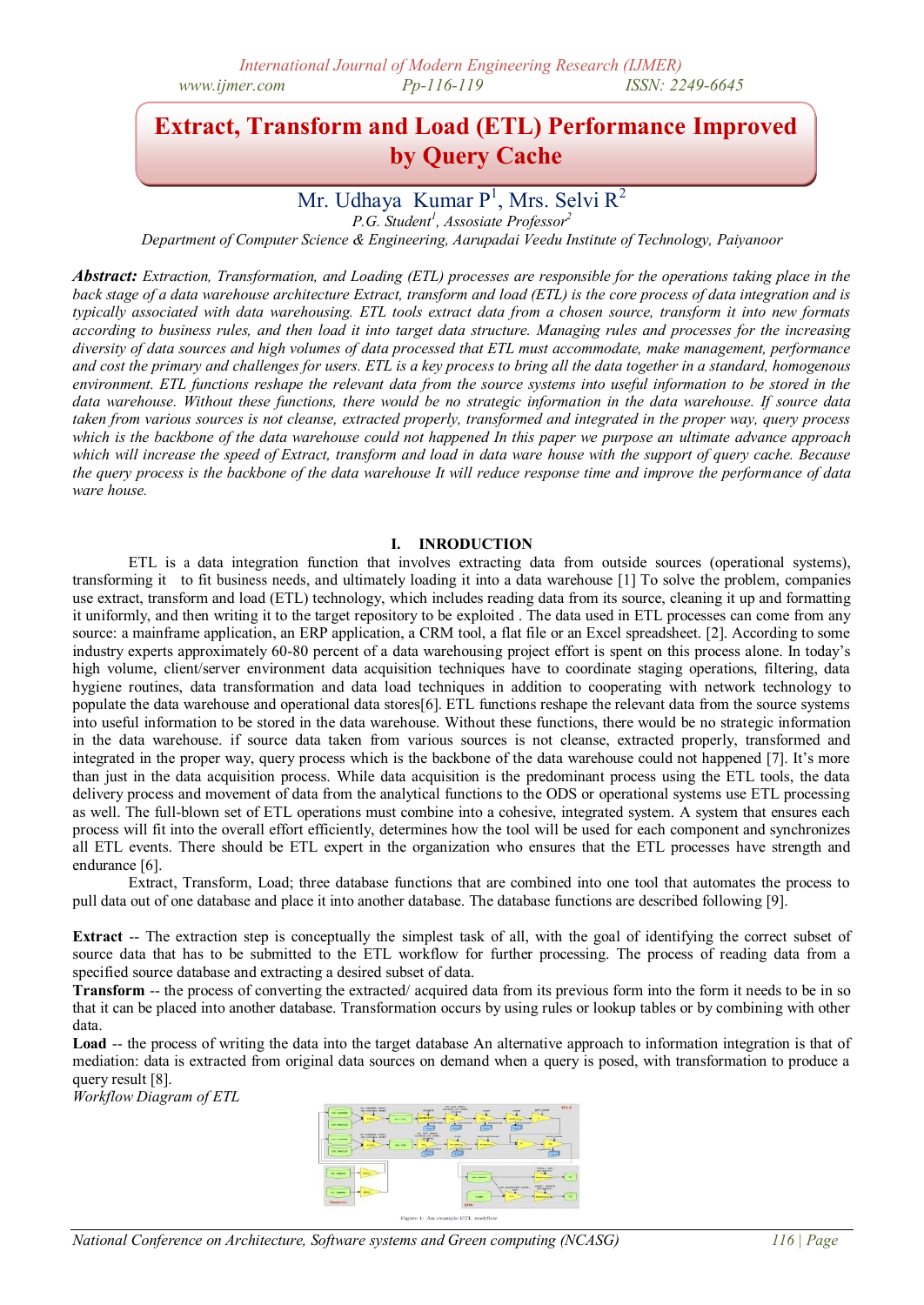### **II. ROLE AND RESPONSBILITY OF ETL**

The ETL architect must have the following roles and responsibilities. The ETL architect should have a close eye on the needs and requirements of the organization. He/she must understand the overall operational environmentand strategic performance requirements of the proposed system. The architect must interact with the source system operational and technical staff, the project database administrator (DBA) and the technical infrastructure architectsto develop the most efficient method to extract source data, identify the proper set of indexes for the sources, architect the staging platform, design intermediate databases needed for efficient data transformation and produce the programming infrastructure for a successful ETL operation. An ETL programmer should not only see his or her single threaded set of programs. The architect must see the entire system of programs, He/she must ensure the technical team understands the target database design and its usage so that the transformations which convert the source data into the target data structures are clearly documented and understood.

The ETL process is much more than code written to move data. The ETL architect also serves as the central point for understanding the various technical standards that need to be developed if they don't already exist. These might include limits on file size when transmitting data over the company intranet, requirements for passing data through firewalls that exist between internal and external environments, data design standards, standards for usage of logical and physical design tools and configuration management of source code, executables and documentation.

The ETL architect must also ensure that the ETL design process is repeatable, documented and put under proper change control.

A key consideration for the ETL architect is to recognize the significant differences that the design and implementation methods for a business intelligence system have from an online transaction processing (OLTP) system approach.

The role of the ETL architect also extends to that of consultant to the programming effort. The architect works closely with the programmers to answer questions and plays a key role in problem resolution. Depending on the size of the programming effort and the project organization, the ETL architect may also supervise the development of the programming specifications. In any case, the ETL architect plays a key role as a reviewer and approver during the peer review process.

One last role for the ETL architect must be to ensure that the various software tools needed to perform the different types of data processing are properly selected ETL is one of the most important sets of processes for the sustenance and maintenance of Business Intelligence architecture and strategy.

#### **III. PROBLEMS OF ETL**

There are numerous problems to implementing efficient and reliable ETL processes. [10] Technical challenges moving, integrating, and transforming data from disparate environments Short load windows, long load times Inconsistent, difficult to maintain business rules Lack of exposure of business rules to end users Source systems missing certain critical data Poor query performance ETL functions reshape the relevant data from the source systems into useful information to be stored in the data warehouse. Without these functions, there would be no strategic information in the data warehouse. [4] If source data taken from various sources is not cleanse, extracted properly, transformed and integrated in the proper way, query process which is the backbone of the data warehouse could not happened.

#### **IV. QUERY CACHE**

For the fast access the database we use the query cache. Query cache will store all record of executed query. Query cache will keep record of newly executed queries. The major goal of the query cache is to reduce the response time of query. It will increase the brainpower of data ware house so that system will memorize the latest work it has performed. This memory will be used afterward for answer the result of queries which has been earlier performed by the users.

The cache will maintain two state valid and invalid state. When any query submitted by the user, the cache memory is first examined to check whether requested query is already store in the cache. If the query is stored, then check the state is valid or invalid. If state is valid then data can be access and if state is invalid then data can't be access. but If user send a query of insert, update, delete and drop then data will be alter in database and state of related query will be invalid. Now invalid state data and query can't be access by user. This can save important time and improve data warehouse performance by not reevaluating the queries which are already stored in the cache.

One of analyst place a query to show me the employee of a company, who working under the manager id is 100,101,201. The query will look like as follows: -

#### **SELECT** *emp\_id, name, salary, manager\_id* **FROM** *employees* **WHERE** *manager\_id IN (100, 101, 201);*

When the query is submitted, query cache will be examined to check whether this query is available or not and state is valid or invalid. If it is not available, query will be evaluated and result will be store in the query cache. The results of the query are shown in the table1

| .      | 0011010111111100110011111 |               |            |  |
|--------|---------------------------|---------------|------------|--|
| Emp id | Name                      | <b>Salary</b> | Manager id |  |
| 202    | Mukesh                    | 6000          | 201        |  |

| <b>TABLE 1-OUTPUT OF THE ABOVE QUERY</b> |  |  |  |
|------------------------------------------|--|--|--|
|------------------------------------------|--|--|--|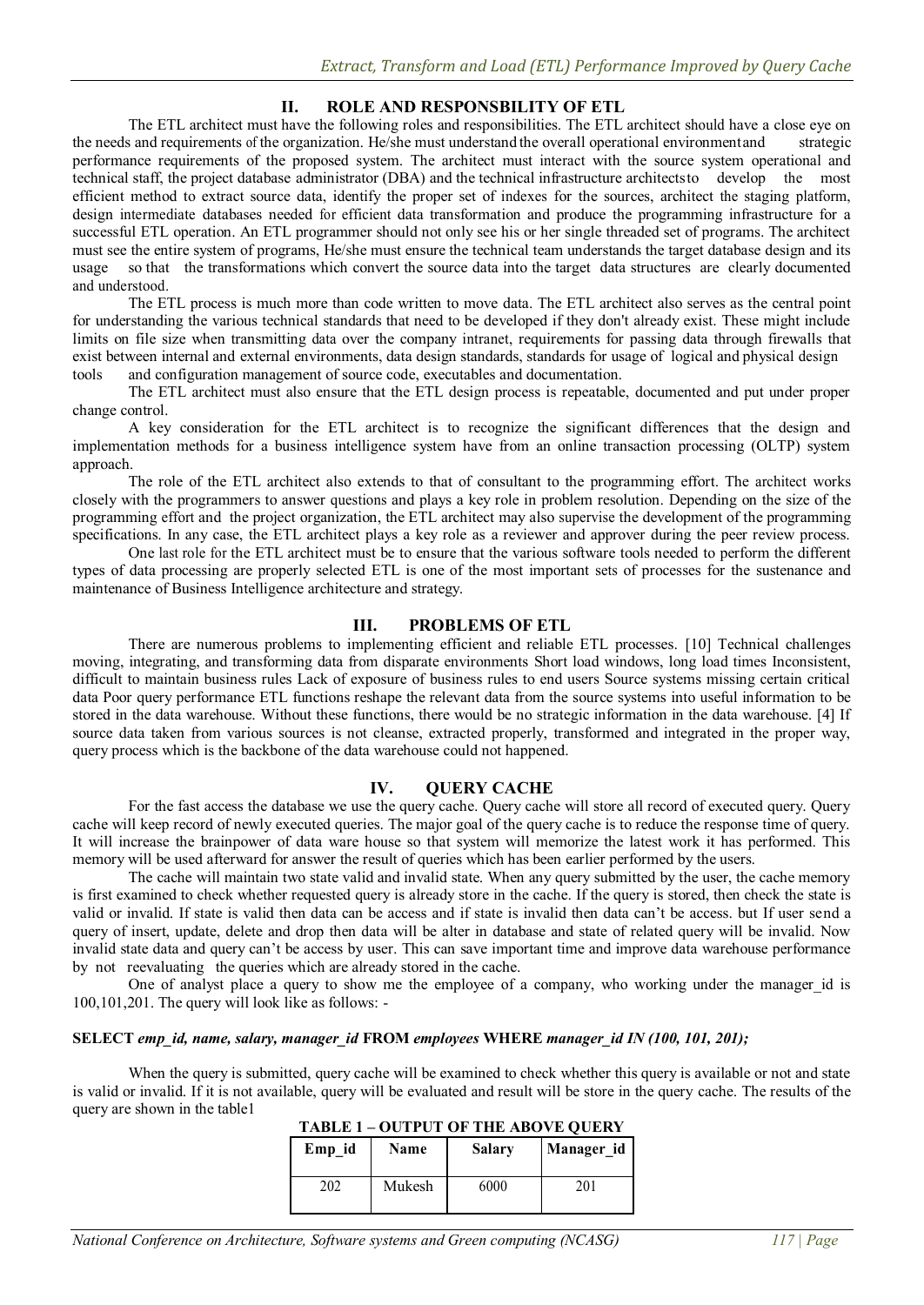| 200 | Mohan  | 4400  | 101 |
|-----|--------|-------|-----|
| 205 | Sohan  | 12000 | 101 |
| 101 | Rohit  | 17000 | 100 |
| 102 | Sanjay | 14000 | 100 |

If any other user submitted the same query the result will be retrieved from query cache because that query is already stored in the cache. We will call this Query1.

Let suppose another user wants to the employee of a company, whose salary greater than equal to 10000 AND manager\_id is 100,101. The query will look like as follows:

#### **SELECT** *emp\_id, name, salary, manager\_id* **FROM** *employees*

#### **WHERE** *manager\_id IN (100, 101) and salary>=10000;*

When the query is submitted, cache memory is examined. Same query is stored in the cache memory and state is valid then we can get the result of Query 2 as shown in Table 2.

| Emp id | Name   | <b>Salary</b> | Manager_id |
|--------|--------|---------------|------------|
| 205    | Sohan  | 12000         | 101        |
| 101    | Rohit  | 17000         | 100        |
| 102    | Sanjay | 14000         | 100        |

TABLE 2 – OUTPUT OF THE ABOVE QUERY

Now result of Query 2 will be generated from the Query 1 result set instead of going through from all the data stored in the data warehouse. This process will save lot of time and effort required to go through all the records. The SELECT query, the cache first partitions the query to access all the partitioned tables. Then it checks whether each partitioned query is previously cached. If not, then it proceeds to see if any previously cached query can provide a partial answer.

If such a query exists and state is valid, then it sends a remainder query to the database. When the database returns the result for the remainder query, it merges the result with the partial result obtained from the cache. Finally, it merges the results from all the partitioned queries and returns the merged result back to the client.

#### **UPDATE SHOPS**

SET district = ZIP LOCATION MAPPING.district WHERE ISNULL (district) AND zip = ZIP LOCATION MAPPING.zip

When an update, or delete query is received, it is forwarded to the database. When the response from the database is received, the cache invalidates all cache entries dependent on either the affected tables or the affected columns. These references are then deleted from the database schema data structure.

#### *A. Query cache state*

**Invalid –**if query is not stored in query cache then state will be invalid. If data is updated by user by any these query insert, update delete the state will be invalid.

**Valid –** if query is stored in query cache and not updated in database from any these query insert, update delete the state will be valid.

Our problem is that we have a query and query result stored in the cache. But if the warehouse is updated with the new data the cache query result will reflect to old data. We will create a mechanism of state;

Query 1 is submitted by the user and his result is stored in the query cache. When next user submit the same query on updated data warehouse the query cache will check the state if state is invalid, it means the data warehouse is updated with new data. Now the query doesn't have to go through from all of the records. It will get the last index of the query result stored in the query cache. Then it will start searching the records which meet the query criteria from onward to that index. This can save lot of time and effort required to search the large amount of data.

#### *B. Experiment*

In the experiments, we consider a the client emulator, Apache and Tomcat are co-located on one machine. The